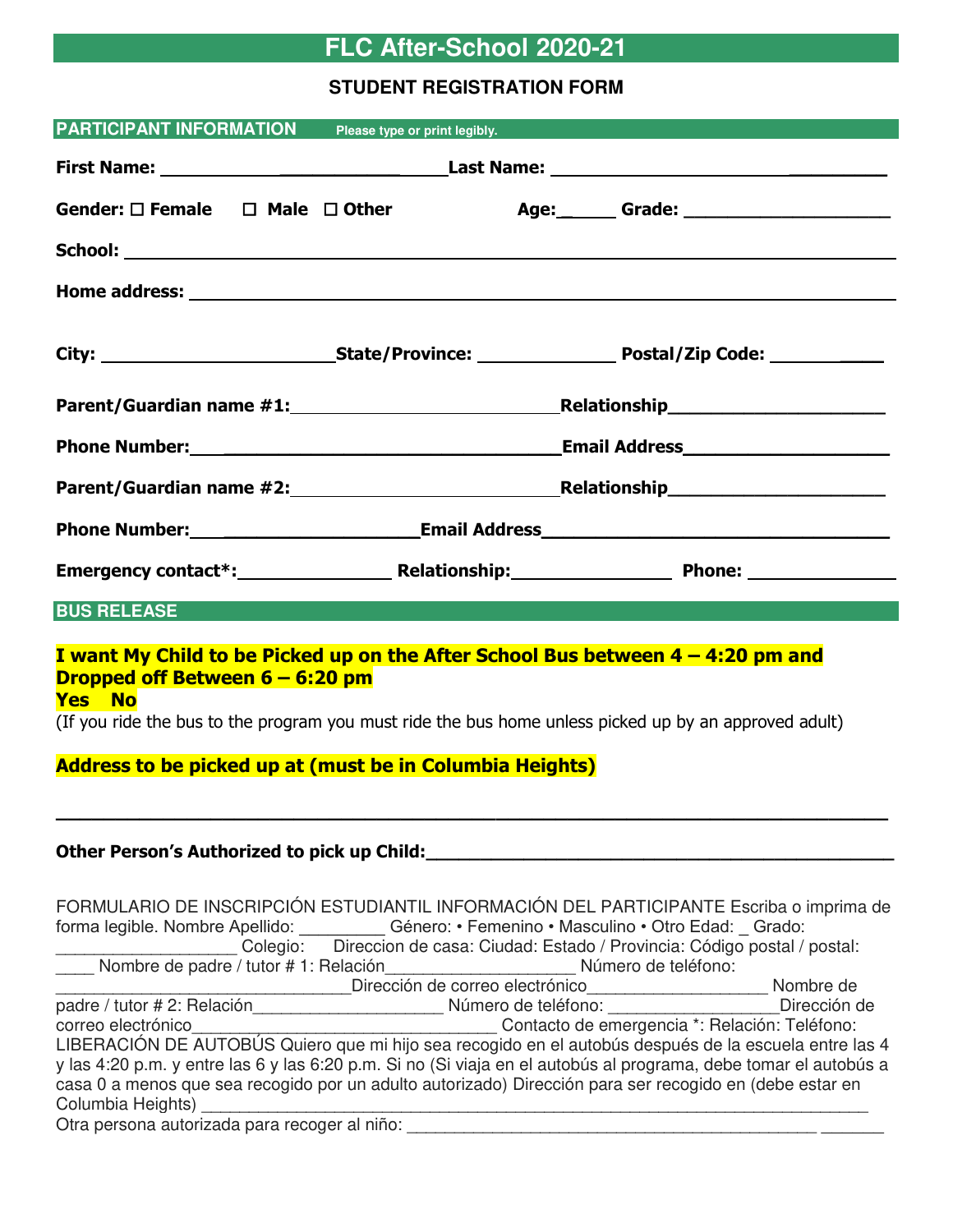#### **CHILD HEALTH CONCERNS**

#### **Is your child on any medication? Yes No If so, please specify:** \_\_\_\_\_

#### **Student Allergies**\_\_\_\_\_\_\_\_\_\_\_\_\_\_\_\_\_\_\_\_\_\_\_\_\_\_\_\_\_\_\_\_\_\_\_\_\_\_\_\_\_\_\_\_\_\_\_\_\_\_\_\_\_\_\_\_\_\_\_\_\_\_\_\_\_\_\_\_\_\_\_\_\_

#### **Student Medical Problems**\_\_\_\_\_\_\_\_\_\_\_\_\_\_\_\_\_\_\_\_\_\_\_\_\_\_\_\_\_\_\_\_\_\_\_\_\_\_\_\_\_\_\_\_\_\_\_\_\_\_\_\_\_\_\_\_\_\_\_\_\_\_\_\_\_

Does your Child Have Extra Support at School? If so What? \_\_\_\_\_\_\_\_\_\_\_\_\_\_\_\_\_\_\_\_\_\_\_

**Take Home Food:** Once a week we provide a take home back with one meal worth of food and several snacks (including dairy and nuts).

#### **I want my child to receive a Take Home Food Bag? YES NO**

| <b>AFTER SCHOOL CONTACT INFORMATION</b> |  |  |
|-----------------------------------------|--|--|
|-----------------------------------------|--|--|

# **After School Contact Information**

For more information, contact Nathan Roberts, Director of Community Engagement Cell: 763 – 350 - 1630 Office: 763 – 788 - 9653 Email: [nathanr@flcch.org](mailto:nathanr@flcch.org)

#### PROBLEMAS DE SALUD INFANTIL

¿Su hijo toma algún medicamento? Sí No Si es así, por favor especifique: \_\_\_\_\_

Alergias estudiantiles\_\_\_\_\_\_\_\_\_\_\_\_\_\_\_\_\_\_\_\_\_\_\_\_\_\_\_\_\_\_\_\_\_\_\_\_\_\_\_\_\_\_\_\_\_\_\_\_\_\_\_\_\_\_\_\_\_\_\_\_\_\_\_\_\_\_\_\_\_\_\_\_\_

Problemas médicos del estudiante\_\_\_\_\_\_\_\_\_\_\_\_\_\_\_\_\_\_\_\_\_\_\_\_\_\_\_\_\_\_\_\_\_\_\_\_\_\_\_\_\_\_\_\_\_\_\_\_\_\_\_\_\_\_\_\_\_\_\_\_\_\_\_\_\_

 $\lambda$ Su hijo tiene apoyo extra en la escuela?  $\lambda$  Entonces qué?

Comida para llevar a casa: una vez a la semana le ofrecemos llevar a casa una comida con valor de una comida y varios refrigerios (que incluyen lácteos y nueces).

Quiero que mi hijo reciba una bolsa de comida para llevar a casa? SI NO

# INFORMACIÓN DE CONTACTO DESPUÉS DE LA ESCUELA

Información de contacto después de la escuela Para mas informacion contacte Nathan Roberts, Director de Participación de la Comunidad Celda: 763 - 350 - 1630 Oficina: 763 - 788 - 9653 Correo electrónico: nathanr@flcch.org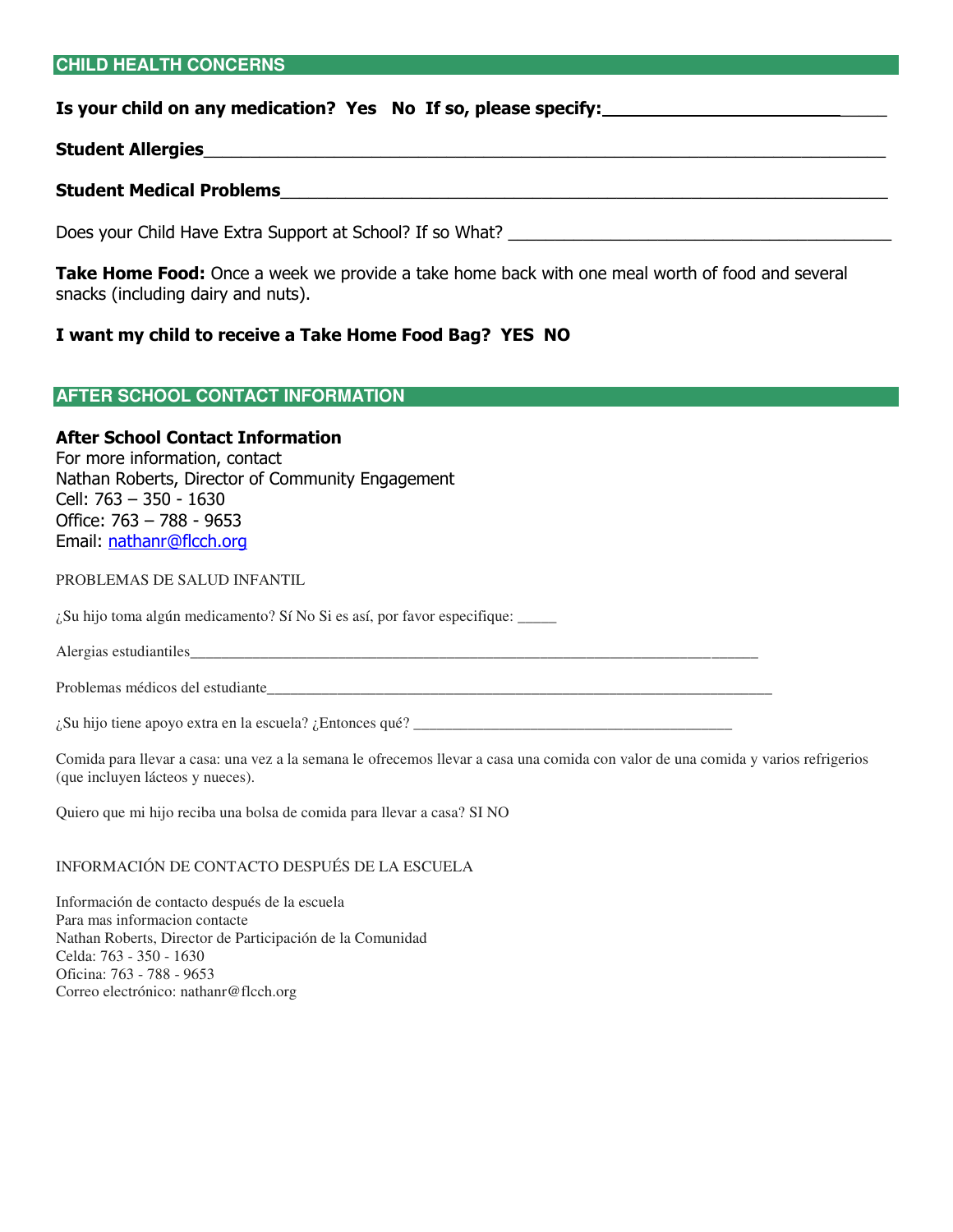#### **BEHAVIOR CONTRACT**

# **Rules for After School to be read with your child:**

What are the rules for preventing the spread of COVID-19?

- Children must wear a mask whenever they are at After School (they may remove them to eat).
- Children must have their temperature taken when they arrive.
- Do not send children who are sick or have a fever.
- We will only eat outside. When it is too cold we will send food home with students.

What are the rules for the church building?

- Please hang up your coat on the racks when you enter.
- No running.
- Open doors carefully.
- No shouting or yelling in hallways.
- No using the elevator.
- No using the wheelchairs.
- Please keep the bathrooms, hallways and all areas clean and pick up any trash.
- We are not responsible for your electronics or valuables (phone, iPad, etc.) Please leave them at home. If you do bring them, please do not leave them unattended.

What are the rules for the after-school program?

- No bullying or mean talk about other kids.
- No name calling or racial slurs.
- No swearing.
- No fighting.
- Listen to the adults. Respond in a calm, respectful voice.
- The adult in the room has the final say.
- If asked to leave, you need to call your parents for a ride or walk home (middle school or older). You may also wait in the take-a-break chairs in the lobby if you are calm.

Where can I make a call?

- You can ask at check-in if you need to make a call. There is a phone in the lobby.
- Phone calls limited to 3 minutes.

Consequences:

- If you break these rules, you will receive one warning and a 5 minute time out.
- If you keep breaking the rule, your parent will be called and they will need to pick you up.
- If your parent cannot pick you up, you will sit out the remainder of the program and go home on the bus.
- If you are fighting or being dangerous, you will be sent home immediately with no warning.
- If you are sent home, a parent or guardian will need to meet with an After School staff before you can return.

#### **I READ THIS WITH MY CHILD SIGNATURE OF PARENT OR GUARDIAN DATE DATE DATE**

**SIGNATURE OF STUDENT \_\_\_\_\_\_\_\_\_\_\_\_\_\_\_\_\_\_\_\_\_\_\_\_\_\_\_\_\_\_\_\_\_\_\_\_ DATE\_\_\_\_\_\_\_\_\_\_\_\_\_\_\_\_**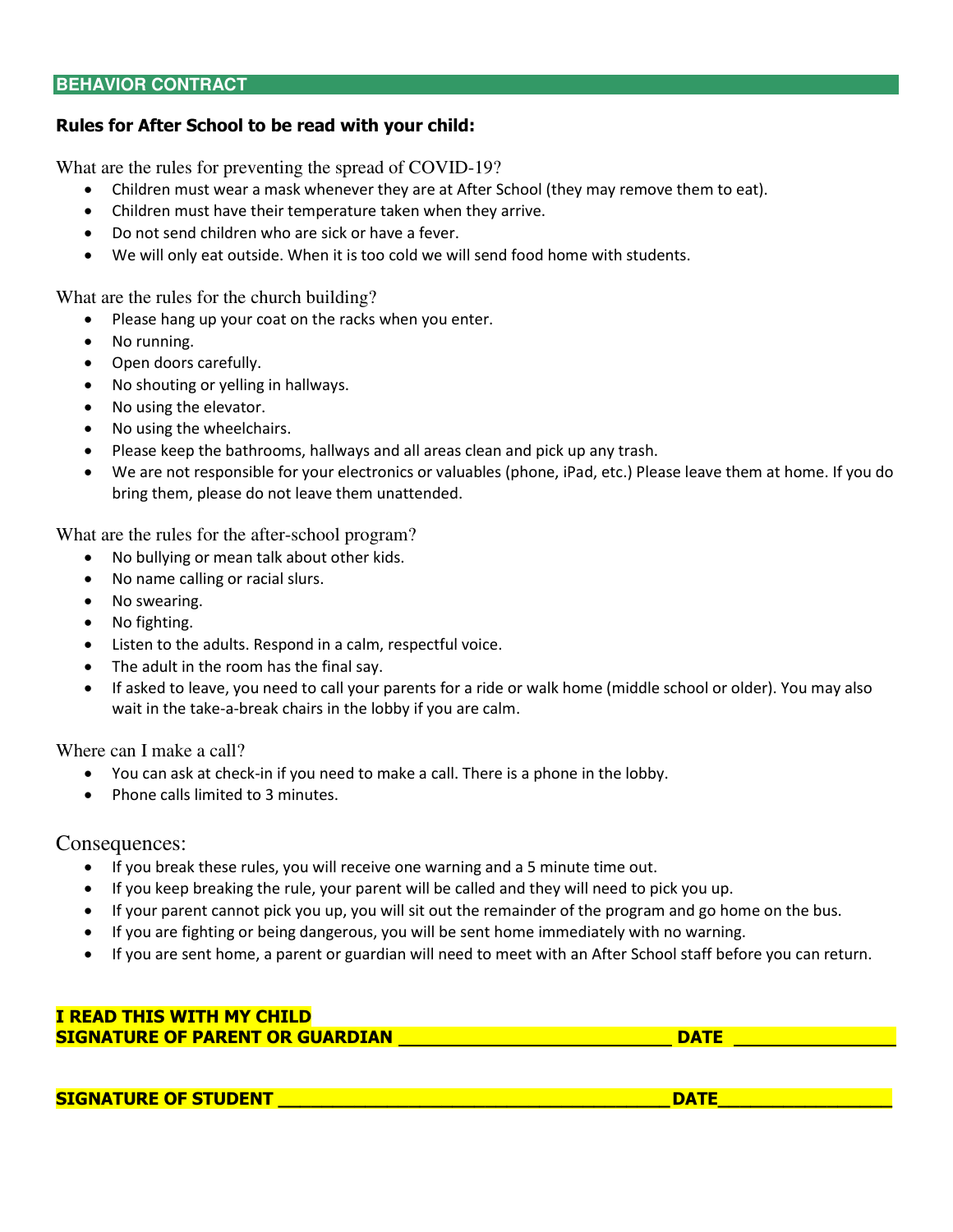Reglas para después de la escuela para leer con su hijo: ¿Cuáles son las reglas para la construcción de la iglesia? • Por favor, cuelga tu abrigo en los bastidores cuando entras. • No correr. • Abra las puertas con cuidado. • No gritar o gritar en los pasillos. • No usar el ascensor. • No usar las sillas de ruedas. • Por favor, mantenga limpios los baños, los pasillos y todas las áreas y recoja la basura. • No somos responsables de sus artículos electrónicos o de valor (teléfono, iPad, etc.). Déjelos en casa. Si los trae, no los deje desatendidos. ¿Cuáles son las reglas para el programa después de la escuela? • No intimidación o mala conversación sobre otros niños. • Sin insultos ni insultos raciales. • No jurar. • No pelear. • Escuche a los adultos. Responda con una voz tranquila y respetuosa. • El adulto en la habitación tiene la última palabra. • Si se le pide que se vaya, debe llamar a sus padres para que los lleve o caminar a su casa (escuela intermedia o más). También puede esperar en las sillas para tomar en el lobby si está tranquilo. ¿Dónde puedo hacer una llamada? • Puede preguntar en el check-in si necesita hacer una llamada. Hay un teléfono en el lobby. • Llamadas telefónicas limitadas a 3 minutos. Consecuencias: • Si incumple estas reglas, recibirá una advertencia y un tiempo de espera de 5 minutos. • Si sigue incumpliendo la regla, se llamará a su padre y ellos deberán recogerlo. • Si sus padres no pueden recogerlo, se perderá el resto del programa y se irá a casa en el autobús. • Si peleas o eres peligroso, te enviarán a casa inmediatamente sin previo aviso. • Si lo envían a casa, un padre o tutor deberá reunirse con el personal de After School antes de que pueda regresar. LEÍ ESTO CON MI HIJO FIRMA DEL PADRE O TUTOR FECHA FIRMA DEL ESTUDIANTE ESTUDIANTE

#### **AFTER SCHOOL RELEASES Please type or print legibly.**

#### **EMERGENCY MEDICAL RELEASE:**

You have our permission, in the event of an emergency and in case we are unavailable, to authorize any physician, nurse practitioner or medical personnel to examine, interview, test and if necessary, treat my child as they may deem advisable.

| Parent/Legal guardian Signature |               | <b>Date</b> |
|---------------------------------|---------------|-------------|
| Doctor                          | Phone number  |             |
| Insurance carrier               | Policy number |             |

# **MEDIA RELEASE SIGNATURE:**

**FLC After School,** has my permission to use my photograph publically to promote the program. I understand that the images may be used in print publications, online publications, presentations, websites, and social media. I also understand that no royalty, fee or other compensation shall become payable to me by reason of such use.

| Parent/Legal quardian Signature |  |
|---------------------------------|--|
|                                 |  |

# **PARENT STATEMENT**

I hereby state that my child is in good mental and physical health condition to participate in the activities provided by **FLC After School Program.**

I understand that **FLC After School,** has the right to deny admittance to any student not meeting the standards of the program as it sees fit. I also agree not to hold these parties responsible in the event that my son/daughter/child engages in inappropriate conduct (including, but not limited to disruptive or volatile behavior in or out of After School, etc.) or becomes involved in any activity or with any persons not associated with **FLC After School** or its scheduled program and that **FLC After School** has the right to send him/her home for inappropriate conduct. I further attest that the information contained in this application is correct to the best of my knowledge. In addition, I have agreed to the policy and fee statement and agree to comply.